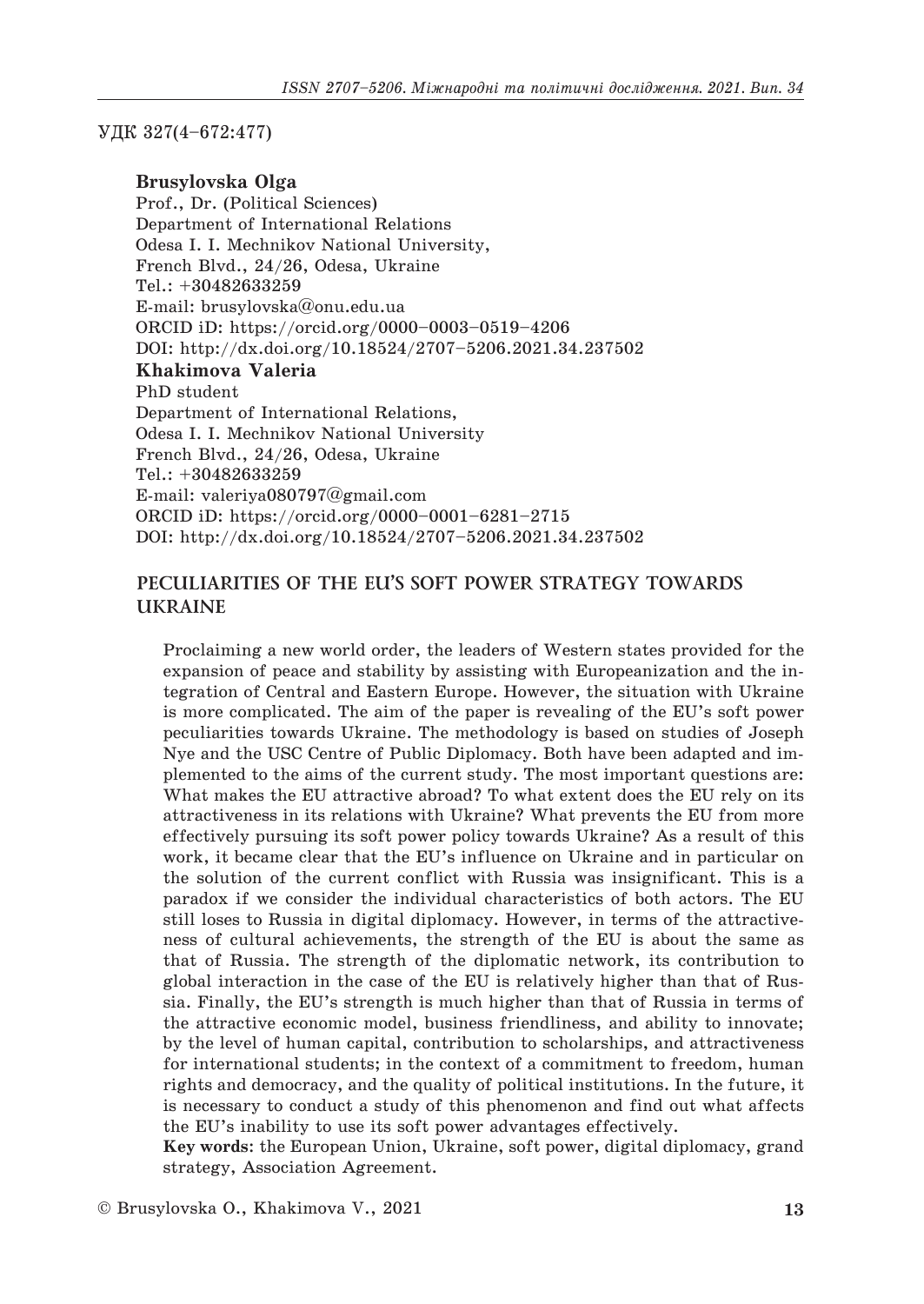## **Introduction**

The European Union (EU) is one of the most unusual actors in world politics because it uses mostly soft power instruments to defence its values abroad. Joseph S. Nye, Jr. has been the key protagonist of the soft power concept over the past two decades. Nye has defined soft power as "the ability to shape the preferences of others" (Nye, 2004). The key aspect of soft power is the attractiveness of a country. Despite numerous criticisms of Nye's concept, even realists such as Carr and Morgenthau have admitted that power was not only military and economic. In order to influence the behavior of others, the important elements of power are involvement, influence on public opinion in other countries, the opportunity to be accepted as a figure with authority, to form social categories of subjects of world politics.

The Digital Diplomacy Hub of USC Centre on Public Diplomacy in Portland has developed an original model for studying the soft power of states which is useful to consider when studying the strength of the EU.

Table 1

| Digital    | A country's digital infrastructure and its capabilities in digital diplo- |
|------------|---------------------------------------------------------------------------|
|            | macy                                                                      |
| Culture    | The global reach and appeal of a nation's cultural outputs, both          |
|            | pop-culture and high-culture                                              |
| Enterprise | The attractiveness of a country's economic model, business friendli-      |
|            | ness, and capacity for innovation                                         |
| Education  | The level of human capital in a country, contribution to scholarship,     |
|            | and attractiveness to international students                              |
| Engagement | The strength of a country's diplomatic network and its contribution       |
|            | to global engagement and development                                      |
| Government | Commitment to freedom, human rights, and democracy, and the qual-         |
|            | ity of political institutions                                             |
|            |                                                                           |

# **Methodology of the Digital Diplomacy Hub**

*Source* (What is soft power, 2019)

Therefore the aim of the paper is revealing of the EU's soft power peculiarities towards Ukraine. The methods has been adapted and implemented by us in accordance with the aims the study related to Ukrainian case. Preliminary research includes the results about the soft power of Russia (Brusylovska, 2018) but the current study enlarges the field including the new subject (the EU) and the period (until 2020).

The collected and selected materials are concepts, strategic documents, reports, political and associate agreements, official political statements and state addresses, pre-election programs and elections' results, media publications, and broadcasts, experts' analyses, empirical research, etc. The materials form the period of 8 years (2013–2020) and allow a study of the soft power at the supra-national level (the EU).

The research is organized following strictly six steps of research design (digital power, cultural power, enterprise power, education power, engagement power, government power).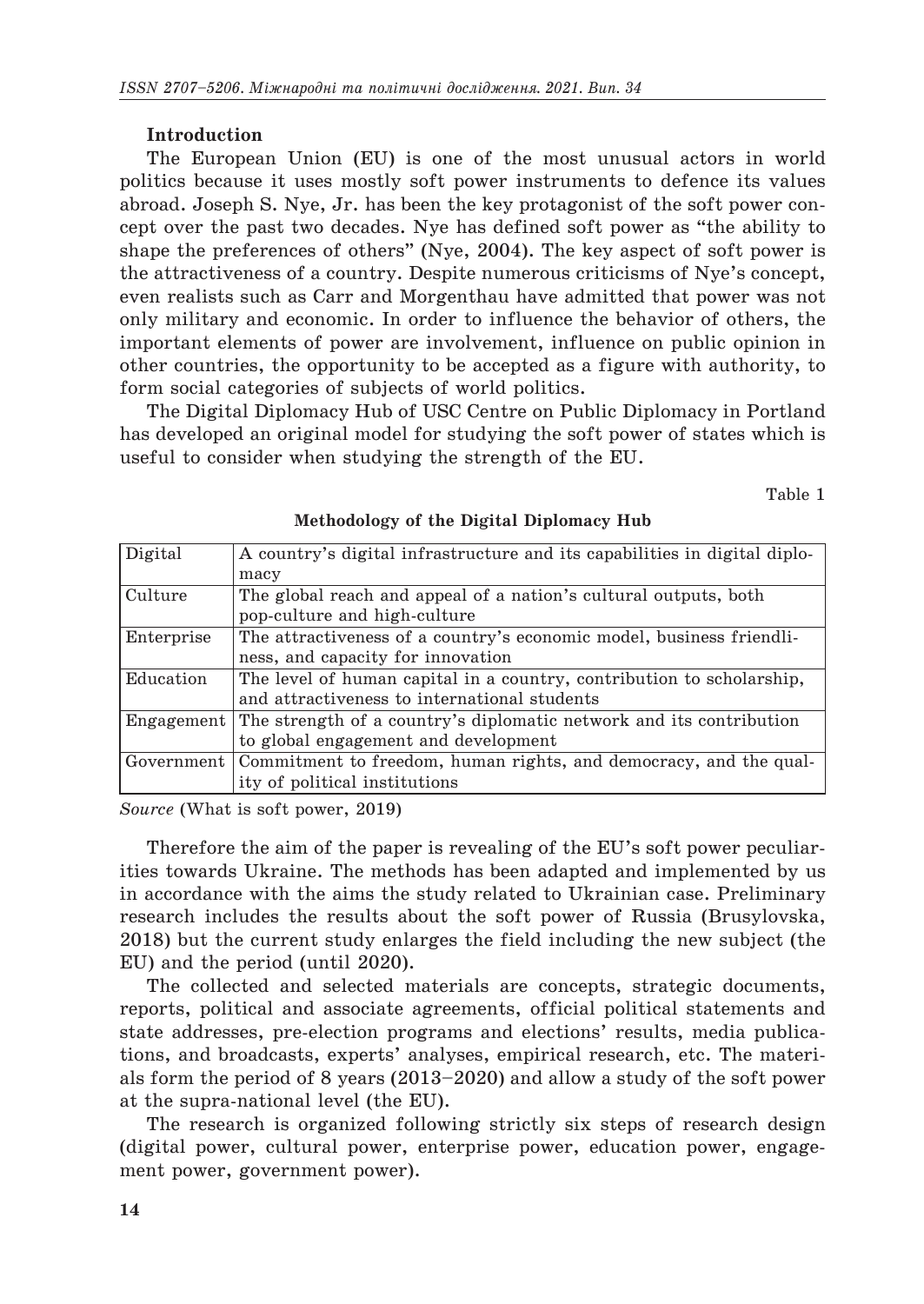### **1. Digital Power of the EU**

The essence of the EU digital diplomacy is to form a positive media space on the regional development of the European community and foreign policy initiatives of the Union using online tools. In particular, more than 216 accounts open on various social media platforms (Facebook, MySpace, Hyves, LinkedIn, Twitter, Blip, Flickr, Picasa, Daily Motion, YouTube, and Vimeo) for numerous EU institutions; allow European officials and European thematic projects to keep the first place in the world for reaching the audience. The European External Action Service, without replacing national foreign ministries, successfully complements the activity of diplomatic missions of the EU member states through effective communication with the world community using social media. About 142 official accounts of the EU delegations abroad have been created on social media; in addition to the globally popular profiles on Twitter, Facebook, and YouTube, thematic accounts have been opened on national social media (Sina Weibo, Tencent Weibo, Flickr, or Storify). For the correct Web presence of the European Commission, the Europa Web Guide, 12 which defines the official editorial, legal, technical, visual, and contractual rules, has been created. Within the European Union, digital diplomacy instruments are used for supporting the EU's political priorities, developing a common position on international events, promoting economic attractiveness of the European region, or personal and professional communicating (Pipchenko, 2020, p. 24).

Ukraine takes an example from Europe and the Ministry of Foreign Affairs of Ukraine actively uses social networks as an important diplomatic tool, with their help informs the foreign audience about Ukraine and its foreign policy. Since 2014, as a result of the aggravation of Ukrainian-Russian relations, the Ministry of Foreign Affairs revised the instruments for supporting Ukraine's foreign policy interests and initiatives, as well as intensified the work of Ukrainian diplomatic missions. According to European experts, Russian propaganda has proven to be extremely flexible, which is why it can target everyone. The Kremlin's disinformation operations are only part of a broader offensive using so-called "soft power" aimed at subversive activities against other countries for its own political gain and to restore Russia's status as a great power (Hellman & Wagnsson, 2017, p. 155). Russian Defence Minister Sergei Shoigu acknowledged in 2017 that special information warfare forces had been set up at the Ministry of Defence in 2013 (N. Bentzen, 2017). Misinformation is part of Russia's official military doctrine and is a universally recognized instrument of its foreign policy. And although Russia's disinformation policy has been going on for decades, the EU only took action in 2015 by setting up the East StratCom (ESTF) working group.

Generally, the functioning of the EU digital policy in the region has been strengthened by the work of the new EU East StratCom Task Force (ESTF). The Action Plan on Strategic Communication, presented in June 2015, has three main objectives: Effective communication and promotion of EU policies towards the Eastern Neighbourhood; Strengthening the overall media environment in the Eastern Neighbourhood and EU Member States, including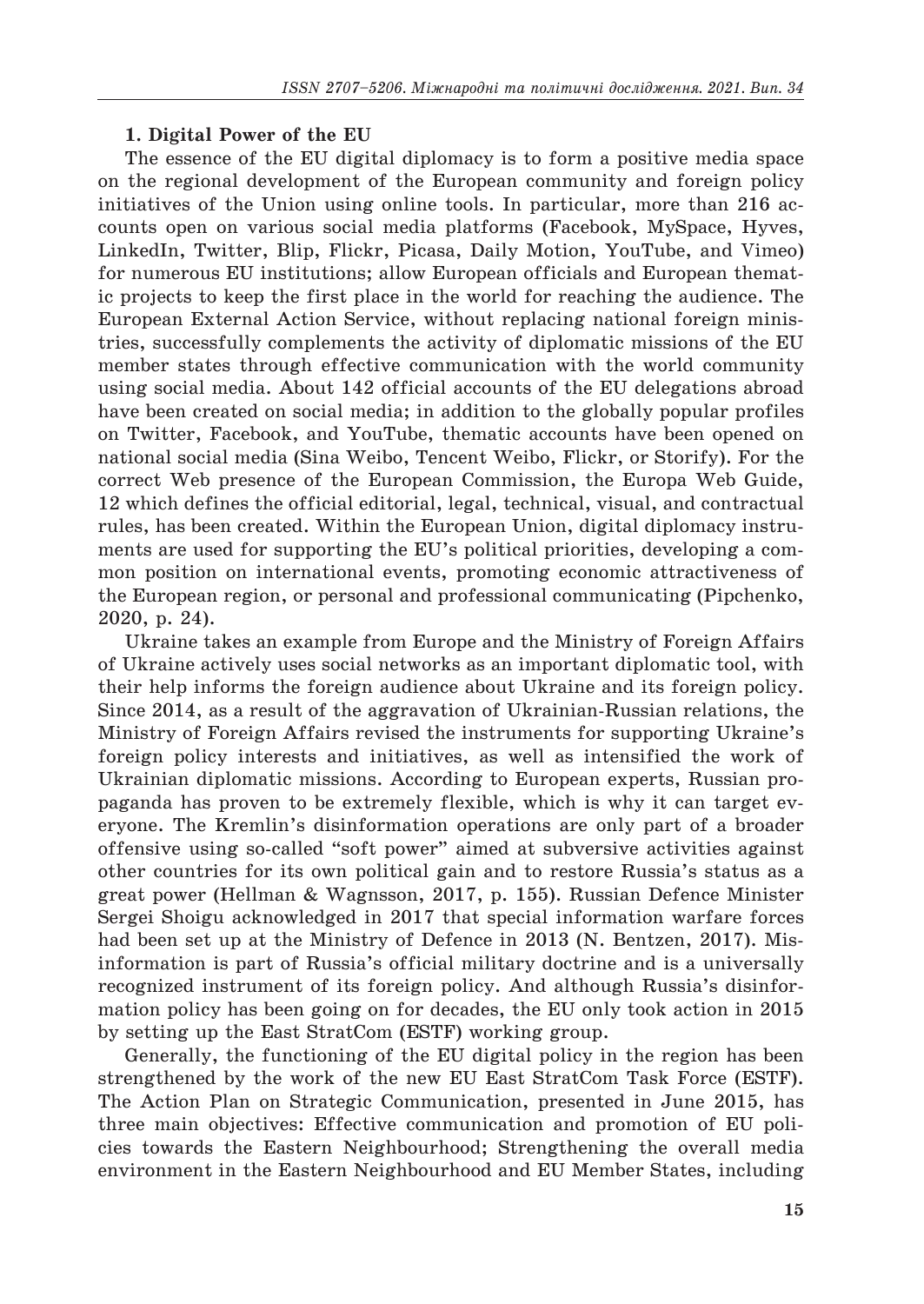support for media freedom and strengthening independent media; Improving EU capacity to forecast, address and respond to disinformation activities by external actors. The goal of countering Russian influence is to contain the threat by developing a sustainable soft power dialogue between values and ideals (Bjola & Pamment, 2016, p. 133). According to the website of the ESTF, its task is to actively explain key aspects of EU policy, to create a positive image of the EU and countering disinformation. The East StratCom Task Force is responsible for collecting and disseminating all identified examples of Russian disinformation attacks on the EUvsDisinfo.eu website, and is responsible for editing the official Russian-language website of the EU's European External Action Service (Questions and Answers about the East StratCom Task Force, 2018). The leading institutions whose occupation is connected to the fight against disinformation (primarily online) are the European Commission (it has established, in particular, the High Level Expert Group, HLEG; Media Expert Group on Media Literacy); European Parliament (in particular, the political-administrative body The Panel for the Future of Science and Technology (STOA), European Ideas Network); Operational Working Group on Strategic Communications (East StratCom Task Force) as part of the European External Action Service; Council of the European Union; European Union Agency for Network and Information Security (ENISA), EU Intelligence and Situation Centre (INTCEN) (Dubov, 2020, p. 53). While the EU is making some progress in digitalizing its diplomacy, it is worth noting that the time of the opposition to Russia in the digital sphere was missed.

## **2. Culture Power of the EU**

The EU has progressively tried to develop its own approach starting from the 2007 *European agenda for culture in a globalizing world*, which identified 'culture in external relations' as one of its pillars. Successive Council Conclusions, European Parliament (EP) resolutions and an ad-hoc Preparatory Action led to the 2016 *Joint Communication Towards an EU strategy for international cultural relations* (hereafter 2016 Communication) presented by the European Commission (EC) in June 2016, later endorsed by the Council and European Parliament (EP). International cultural relations (ICR) were also incorporated in broader EU cultural policies, becoming one of the three objectives on the 2018 *New European Agenda for Culture* and one of the five priorities of the *Work Plan for Culture* 2019–2022 adopted by the Council (Trobbiani & Pavyn-Guinea, 2019, p. 3).

Building economic, social and human development as well as trust and peaceful relations with third countries starting from the European Neighbourhood are EU's key priorities, all aims to which international cultural relations can potentially contribute, depending on the size and quality of resources invested.

The Creative Europe is a  $61.46$  billion EU's programme for the cultural and creative sectors for the years 2014–2020. The programme was approved and adopted by the European Council in 2014. The general objectives of Creative Europe are: (a) to preserve, develop and promote European cultural and lin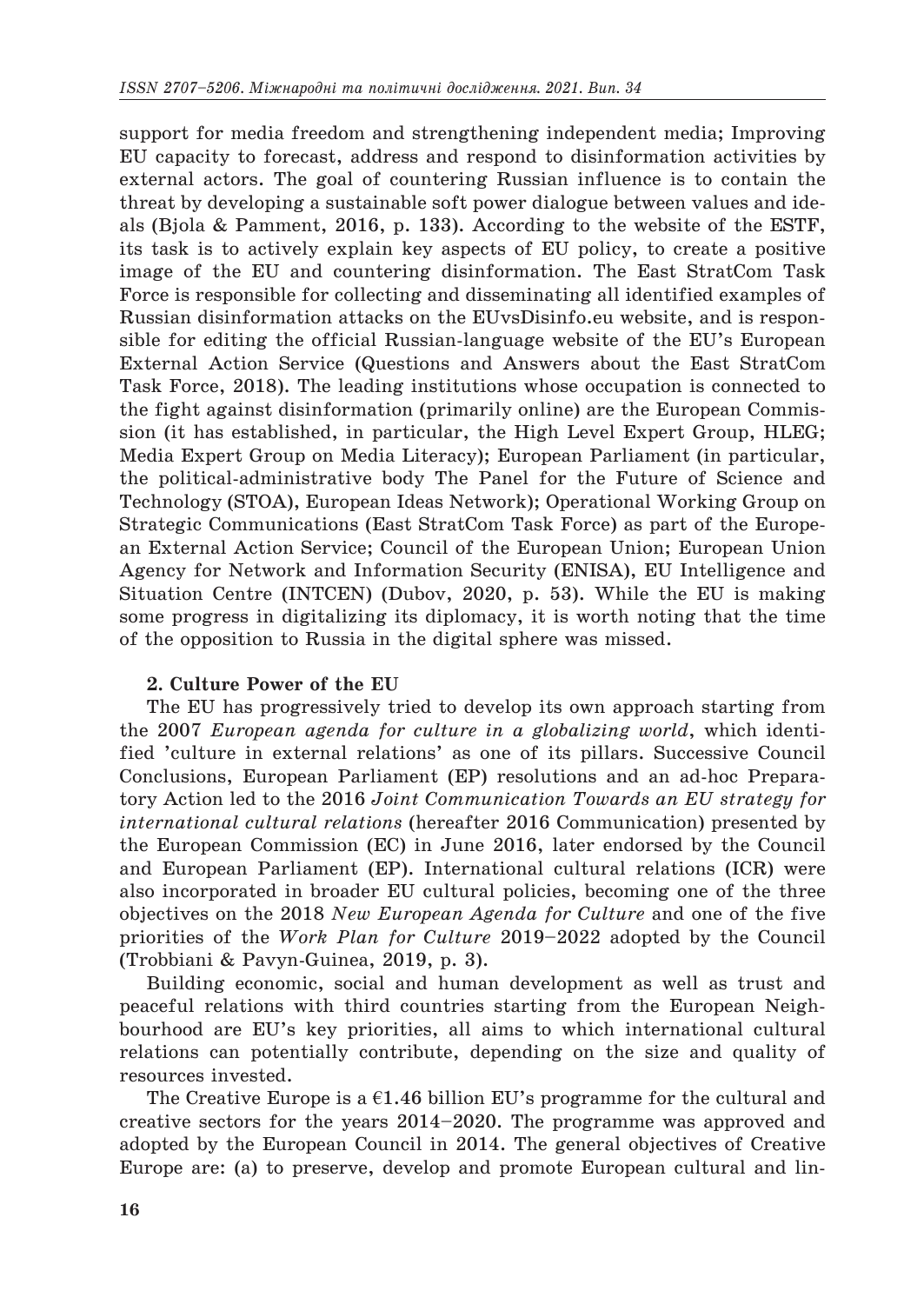guistic diversity and to promote Europe's cultural heritage; (b) to strengthen the competitiveness of the European cultural and creative sectors, in particular of the audio-visual sector, with a view to promoting smart, sustainable and inclusive growth. Creative Europe encompasses the EU's previous Culture and MEDIA Programmes which have been in effect for more than 20 years. These strands now serve as sub-programmes under Creative Europe, with the Culture sub-programme supporting performing and visual arts, heritage and other areas, and the MEDIA sub-programme providing funding for the cinema and audio-visual sector. In addition, there is a new cross-sectorial strand supporting policy cooperation, transversal measures and a new financial guarantee facility, which will be operational from 2016. Programmes that existed under the Culture and MEDIA strands, such as the European Capitals of Culture, European Heritage Label, European Heritage Days and the five European prizes (EU Prize for Cultural Heritage/Europa Nostra Awards, EU Prize for Contemporary Architecture, EU Prize for Literature, European Border Breakers Awards, and EU Prix MEDIA) continue to operate under Creative Europe. Also the project Re-Imagine Europe, which was initiated by Sonic Acts, is co-funded by Creative Europe (Про програму "Креативна Європа", 2018).

Ukraine has joined and actively participated in Creative Europe since 2016, with the support of this program in Ukraine were conducted about 40 successful projects. Involvement in European cultural processes is very important for Ukraine. That is why the Ministry of Culture and Information Policy fully supports the participation of our country in European programs and initiatives in the cultural sector, promotes networking between professionals and encourages creative exchanges and other forms of cooperation between artists in the cultural and creative industries.

### **3. Enterprise Power of the EU**

There are serious economic reasons allowing speaking on global leadership of the European Union. Such international statistical indicators as territory area, population size, annual GDP, economic growth rates, share in world trade etc. Since its inception, the EU has also become the largest trading bloc and aid provider in the world, adding further weight to its international role. The soft power of the European Union is implemented in the programs to reformation of economies of neighbouring countries. In an effort to ease the solution of their social and economic problems, the European Union is simultaneously orienting them towards European economic and trade priorities.

In 2014, EU funding through the European Neighbourhood Instrument (ENI) amounted to  $\epsilon$ 365 million, the highest amount ever committed for bilateral aid to Ukraine. This responded to the urgent need to stabilize Ukraine's economy, with a major State Building Contract, to address short-term economic problems and to prepare for in-depth reform in the context of political association and economic integration with the EU. The country also received  $\epsilon$ 1.360 billion in macro-financial assistance loans in 2014, and should receive an additional  $E250$  million in April 2015, should the IMF programme remain on track and the policy conditions be met. All measures combined could bring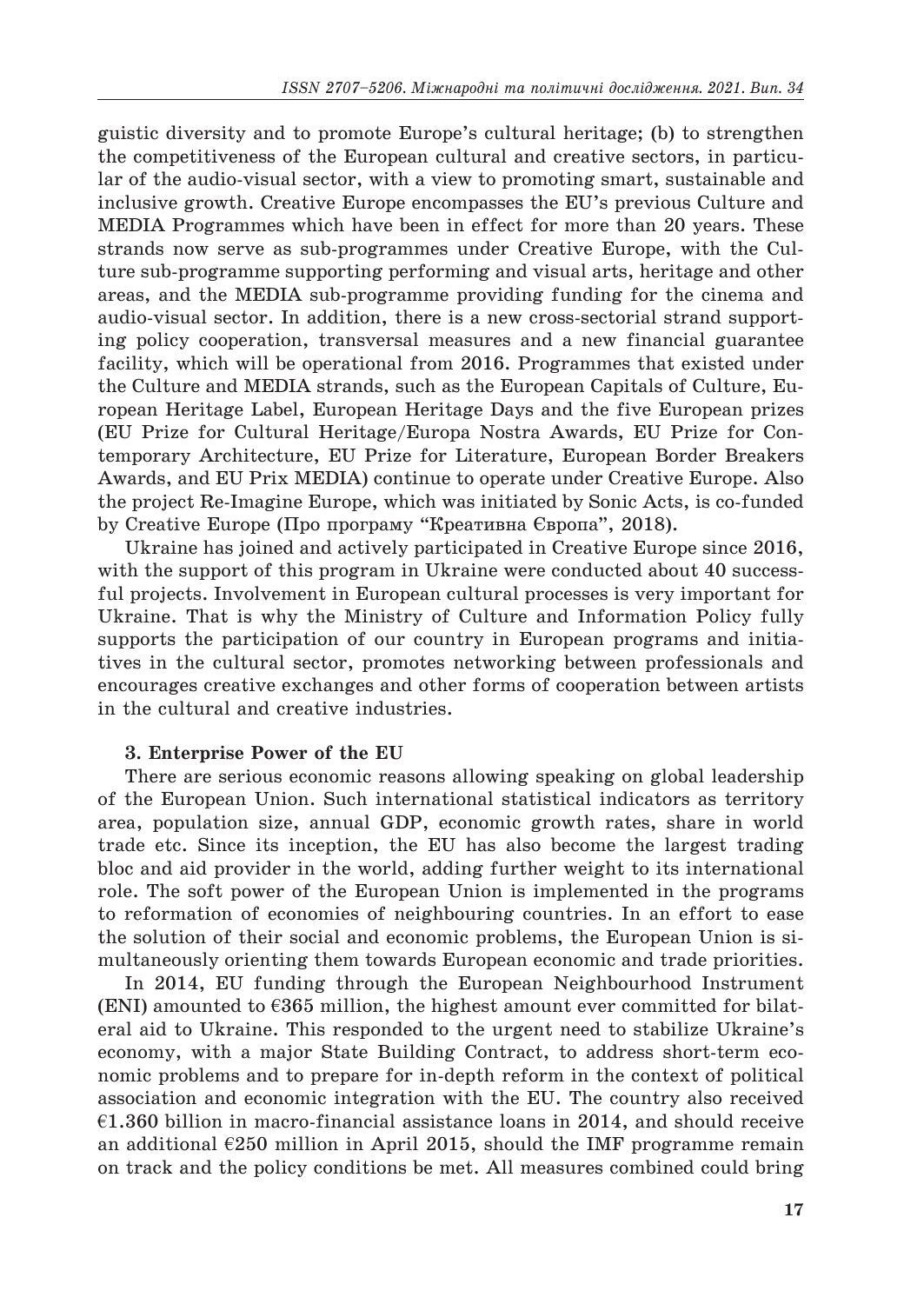overall support of at least  $\epsilon$ 11 billion over 2015–2016 from the EU budget and EU based international financial institutions (Відносини між ЄС та Україною, 2018).

The AA and DCFTA entered into force on September 1, 2017. The agreement launches the reform of the legislative framework of Ukraine aimed at bringing the legislation in line with the EU legal acts. Ukrainian enterprises receive stable and predictable privileged access to a single market in the world with more than 500 million consumers. And EU companies can benefit from easy access to the Ukrainian market and to establish new ones relations with suppliers and partners. In 2017, the volume of exports from Ukraine to the EU increased by 27 %, with estimates for 2018 indicating growth trend (Відносини між ЄС та Україною, 2018).

In September 2018, the European Commission signed with Ukraine Memorandum of Understanding on providing macro-financial assistance in the amount of up to 1 billion Euros medium and long-term loans. With this help the EU will continue to support economic stabilization in the country, in this including through structural and managerial reforms. Private Sector Development Program ( $\epsilon$  110 million) — assistance in restoring the Ukrainian economy through the provision of technical assistance to improve the legal framework for SMEs, support to creation of centres of business consulting in the regions which facilitate access to finance. The EU assisted the Ukrainian government in establishing an independent regulatory body on energy issues, as well as the development of new legislation in gas and electricity industries to improve efficiency the energy sector. In close cooperation with partners and financial institutions, such as the European Investment Bank, the EBRD, and the World Bank, the European Union continues to support the modernization of Ukraine's gas transportation system by providing reconstruction of parts of the East-West transit pipelines. Aligning energy legislation and practice with the "Third Energy Package" are recommended to Ukraine. The EU has supported the implementation of an ambitious agenda for transport development, which greatly contributes to the implementation of the AA/ DCFTA. The development of transport and transport connections is the basis for strengthening the movement and circulation of people and goods between Ukraine and the EU and will contribute to the growth of trade and the economy. The EU remains the largest trading partner a partner of Ukraine  $-$  its share in the foreign trade of the country is over 42 %. Reforms enshrined in the AA and DCFTA will contribute to the improvement of the overall business climate in Ukraine, including the fight against corruption and elimination protectionist measures, which in turn will increase the level of trust investors. The EU has supported the state authorities of Ukraine in creation of an independent regulatory body on electronic matters communications, as well as in strengthening Ukraine's resilience to threats cyber security (Відносини між ЄС та Україною, 2018). Exports to the EU compensated for the decline of Ukrainian trade with the Russian Federation.

So, DCFTA is an important part of Association Agreement. The idea DCFTA can have mixed results. Those aspects what for the neighbours of the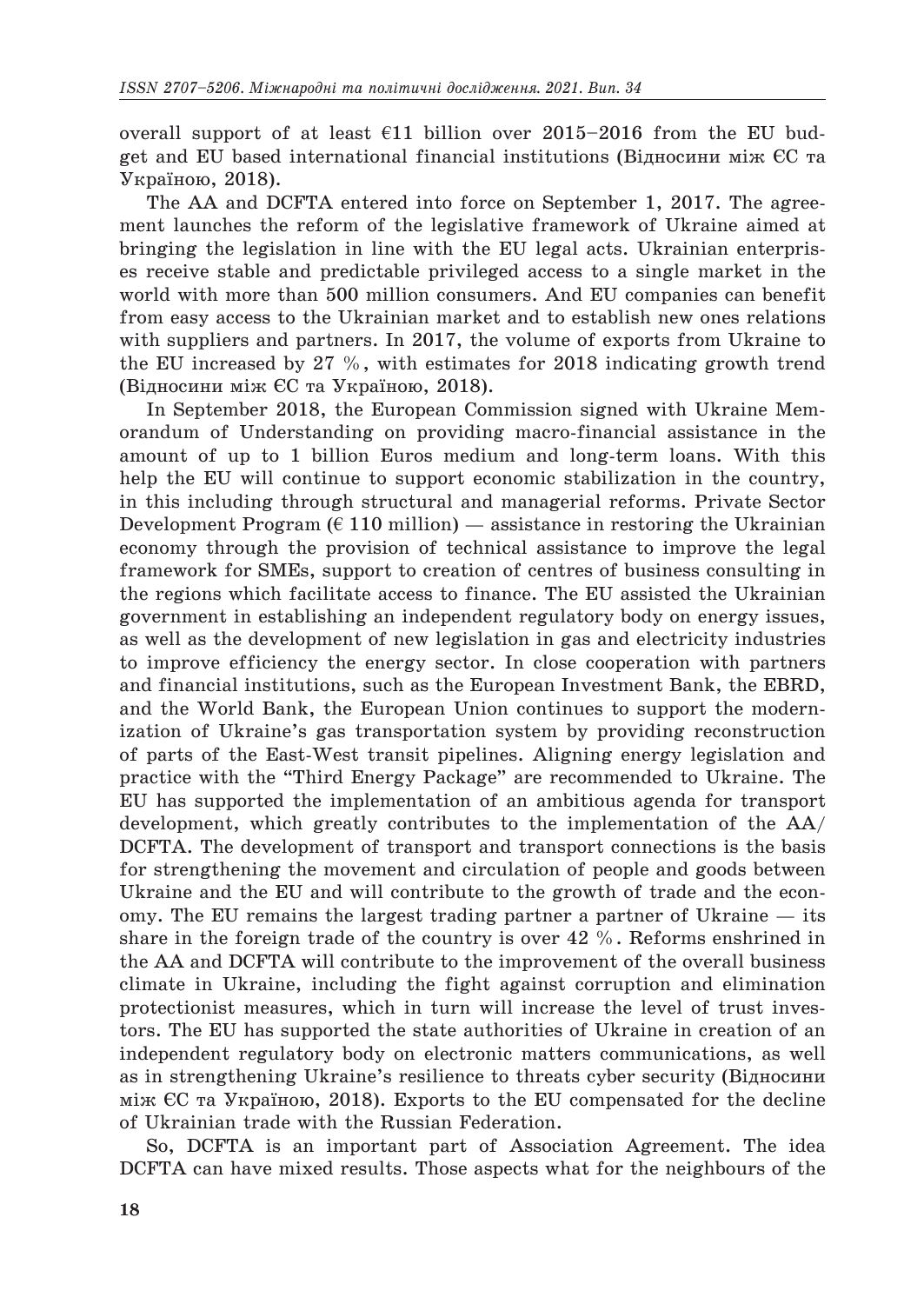European Union should be an important stimulus is a form of cooperation that conceals serious risks at least in the short and medium term. DCFTA mean for the economies of neighbouring states of the European Union a significant cost to adapt its market to EU requirements.

## **4. Education Power of the EU**

Frequently there is emphasis on the importance of rising cooperation on youth, student, researcher and professor exchanges and the development of scholarship programmes which will enable the Eastern countries citizens to learn about and to share European values (Costea, 2012, p. 54). The EU extends some programmes and financing (especially in the fields of education, research and culture) to those Eastern countries that prove they share European and democratic aspirations, through real reform policies, and Ukraine is no exception.

Horizon 2020 is the largest EU research and innovation program ever, with nearly  $\epsilon$  80 billion in funding available over 7 years (2014 to 2020) — in addition to the private investment that this money will attract. It promises more breakthroughs, discoveries and advances in the world by bringing great ideas from laboratory to market. Horizon 2020 is a financial instrument that implements the Innovation Union, a Europe 2020 flagship initiative aimed at making Europe globally competitive. Seen as a vehicle for spurring economic growth and job creation, Horizon 2020 enjoys political support from European leaders and members of the European Parliament. They agreed that research is an investment in Europe's future and therefore put it at the heart of the EU's agenda for smart, sustainable and inclusive growth and job creation. By bounding research and innovation, Horizon 2020 helps achieve this with an emphasis on excellence in science, industry leadership and social problem solving. The goal is to ensure that Europe produces world-class science, removes barriers to innovation and makes it easier for the public and private sectors to work together to deliver innovation (Проекти НІП України, 2018).

Horizon 2020 has been replaced by a new international research and innovation framework — "Horizon Europe", which is the largest of its kind in the world. Suffice it to say that its total budget is 95.5 billion euros. This is 30  $\%$ more than was allocated for the previous program. In addition, the program provides new mechanisms and decision-making tools compared to previous EU research framework programs. These include the European Council for Innovation, research missions, partnerships to improve the research environment, and more. It covers the period from 2021 to 2027, and its main goal is to solve global problems and promote industrial modernization through coordinated research and innovation. Five main directions of its implementation are clear from the goal. These are "Adapting to Climate Change", "Including Social Transformation", "Fighting Cancer", "Climate Neutral and Smart Cities", "Healthy Oceans, Seas, Coastal and Inland Waters, and Soil Health and Nutrition". The opportunities offered by the new European Union program for researchers and the countries in which they work are very interesting for Ukraine as well. Because the program "Horizon Europe" provides for the prin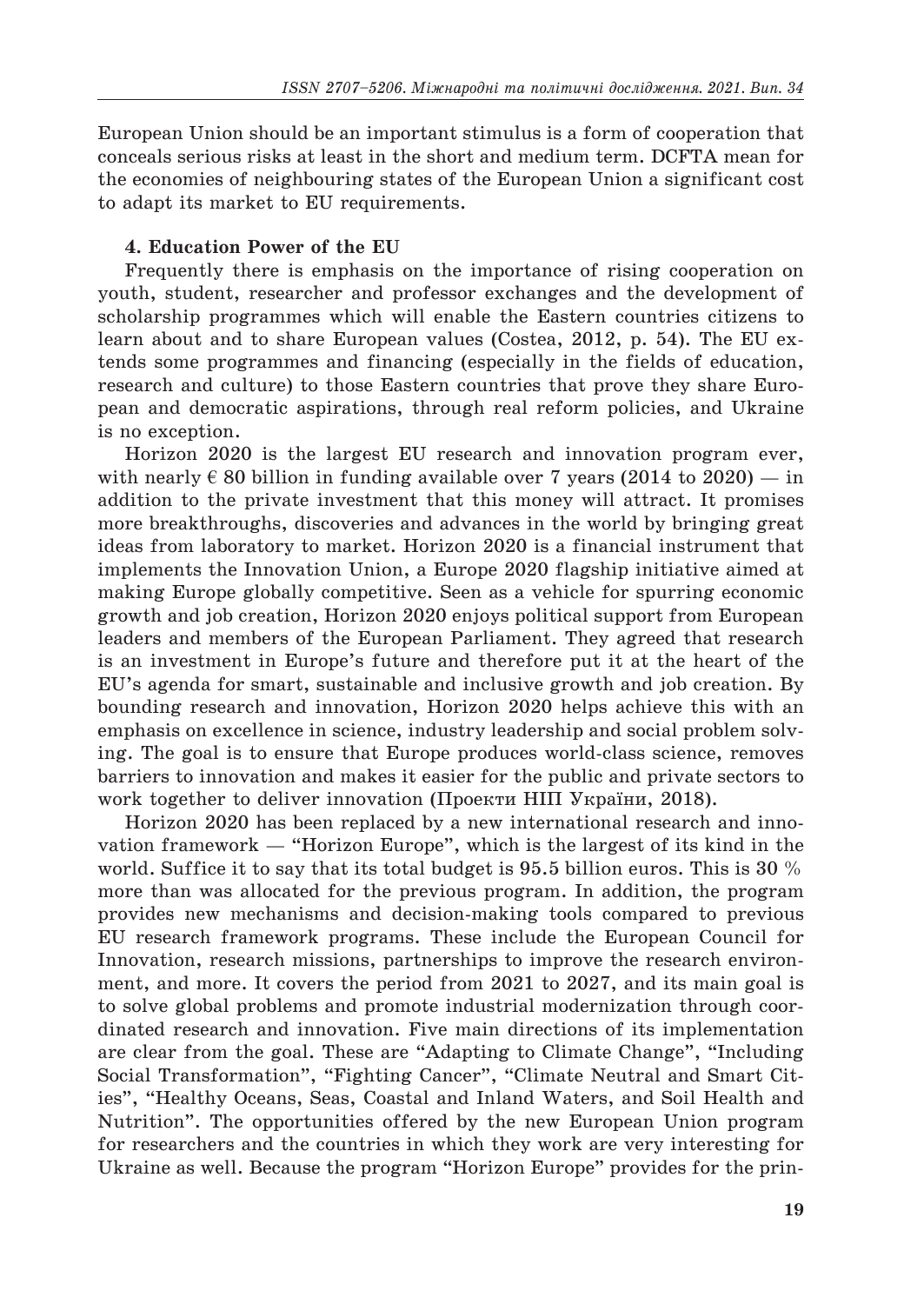ciple of open competitions which are announced by the European Commission (The EU "Horizon Europe" program has started, 2021).

Moreover, Ukraine is one of the largest beneficiaries of the Erasmus+ program Eastern Partnership Region. More than 7,000 Ukrainian students and representatives of the academic staff took advantage of the program's capabilities Erasmus+ exchanges (Відносини між ЄС та Україною, 2018).

#### **5. Engagement Power of the EU**

After Euromaidan the EU was waiting for the election of a new president in Ukraine, but after the election of Petro Poroshenko, the statement of EU leaders did not change in general tone: support for Ukraine, calls for cooperation at all levels and among all parties, resolving the crisis peacefully, execution of Geneva agreements, the introduction of sanctions against Russia. However, a proposal to give Ukraine, Moldova, and Georgia, with the prospect of full membership in the EU as an alternative to Russian EEC project was presented for the first time. It was announced by Stefan Füle, European Commissioner for Enlargement, in an interview with German newspaper Die Welt on May 30, 2014: "If we seriously seek for transformation in Eastern Europe, then we have to use the most powerful instrument that contributes conversion — extension". He expressed the same considerations that Ukraine has been trying to convey to Brussels for a long time: European perspective, despite the existence of a number of preconditions, was the best incentive for real reforms.

In 2013 the EU recommended several new actions to Ukraine: decentralization reforms; harmonization of all electoral legislation; judicial reform in line with European standards and in close consultation with the Council of Europe/Venice Commission; the lustration; anti-corruption legal package; reform of the public administration, police reform; and continuing to investigate independently the violent acts which occurred during civil protests between November 2013 and February 2014, as well as the tragic events in Odesa in May 2014, with the support of the International Advisory Panel proposed by the Council of Europe (ENP Country Progress, 2015).

Part of the funding  $(640 \text{ million})$  for Ukraine was granted from the ENI umbrella programme, the incentive-based mechanism that rewards progress in building deep and sustainable democracy. It also comprises a dedicated support to civil society organizations to help them voice their concerns and effectively monitor national reforms. Unfolding events made it difficult to pre-identify the focus of EU assistance to Ukraine over several years; this is why, for the time being, EU assistance is committed in the form of annual special measures. In addition to ENI, Ukraine also benefitted from other EU support, including humanitarian assistance for up to  $\epsilon$  139 million and the thematic programme for Civil Society and Local Authorities ( $E2$  million). The EU supports a program for the development of civil society with a budget of  $\epsilon$  20 million, which aims to increase the capacity of civil society to support and monitor implementation of the launched reform program (Відносини між ЄС та Україною, 2018). The EU set up the EU Advisory Mission for Civilian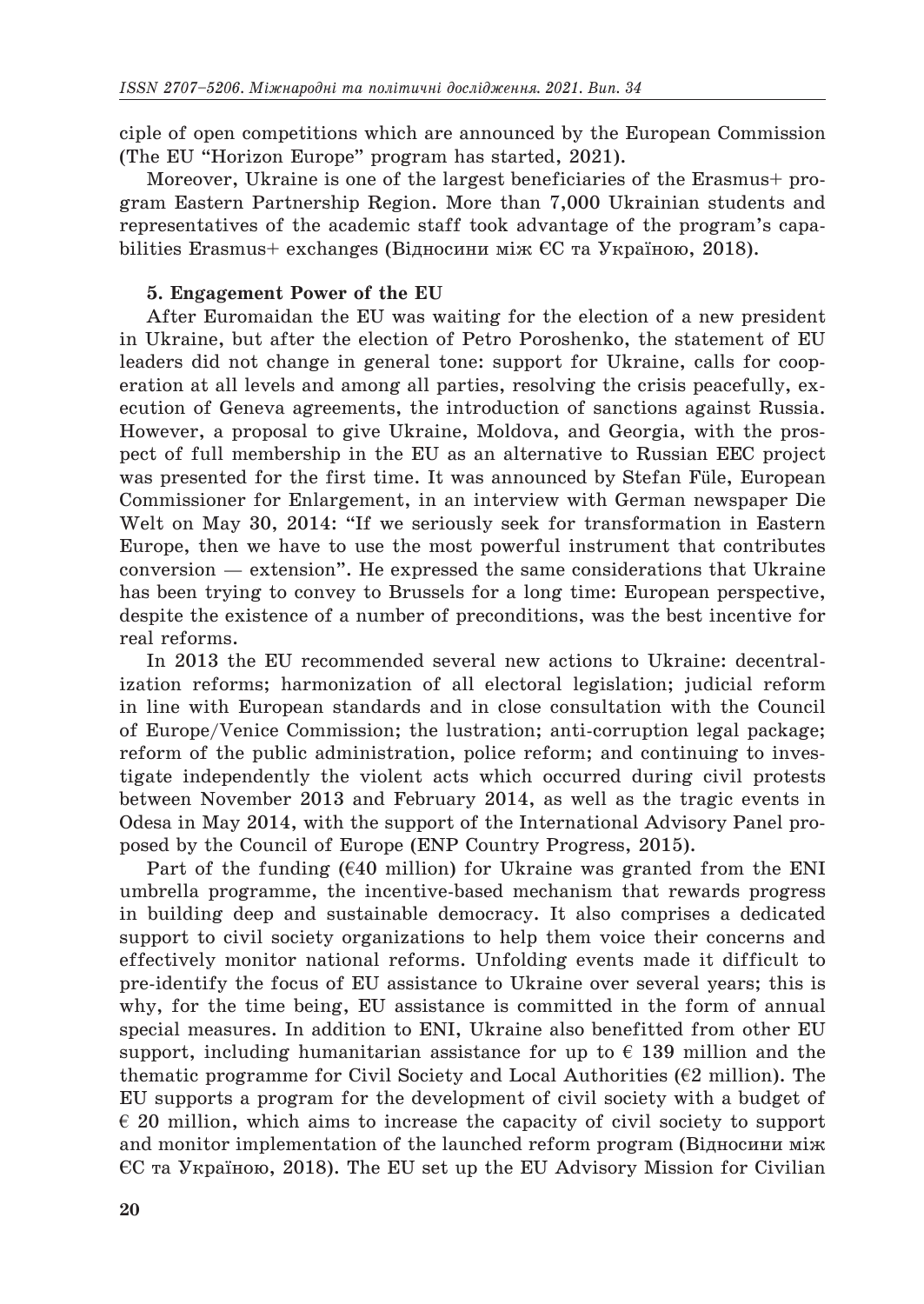Security Reform (EUAM Ukraine) to assist the country in reforming its civilian security sector, including the rule of law and the police.

Civil society has been developing quickly in Ukraine. The process of decentralizing competences was launched, notably on the amalgamation of municipalities and on budget decentralization. A nationwide decentralization program ( $\epsilon$  90 million) providing advice and support on improving the transparency and accountability of local and regional authorities, and as well as the strengthening of local administrative centres. 27 administrative centres were open in all areas of Ukraine. Program for reforming public administration (104 million Euros) is aimed at the formation of a new generation government officials, the reorganization of government structures for the purpose ensuring compliance with EU standards, as well as developing the best practices in shaping policies and promoting key sectorial reforms. Anti-corruption program (15 million Euros) supports for newly created anti-corruption institutions, strengthening parliamentary control, as well as capacity building civil society and independent media for assistance fight against corruption (Відносини між ЄС та Україною, 2018).

At the same time K. Wolczuk and T. Kuzio pointed out that the benefits of the ENP would not stimulate a far-reaching reform (Maksymenko & Kuzmin, 2017). Firstly, in order to mobilize domestic support for reforms (first of all, to overcome internal barriers to reform, social ambivalence, and to reach consensus among political elites), for Ukraine, 'Europe' should become, first and foremost, a political, and not only economic project. Secondly, the cost-benefit ratio for Ukraine is less attractive than for the countries with the prospect of membership. Especially considering that the political and economic transformation of Ukraine was equal to the preparation for membership, and the requirements set out in the ENP coincided with similar requirements for associated members. Thirdly, the ENP and its undifferentiated approach do not provide the EU with sufficient leverage on the countries. This situation only strengthened asymmetric relations between the EU and applicant states, putting pressure on the domestic situations in the latter, causing a sense of double standards in the EU's 'open door' policy.

Unfortunately, the EU failed to adequately assess the significance of the events of the Euromaidan in Ukraine and Russia's readiness to take extraordinary steps. Moreover, Euromaidan has accumulated contradictions in the system of relations between the EU and Russia. These protests challenged European "Russian policy" and the logic of European development. It is obvious, for example, that the policy of the Eastern Partnership does not satisfy the aspirations for integration into the European legal, political and economic space that Ukraine offers. Statements of representatives and EU institutions in support of the "right of sovereign states to conduct foreign policy without external pressure" (European Parliament, 2013), calling for a "democratic solution of the political crisis in Ukraine" did not correspond to either the current situation or the "value-oriented" policy of the EU in the region.

But generally after beginning of the war between Ukraine and Russia, the EU intensified its cooperation with Ukraine. Ukraine signed the political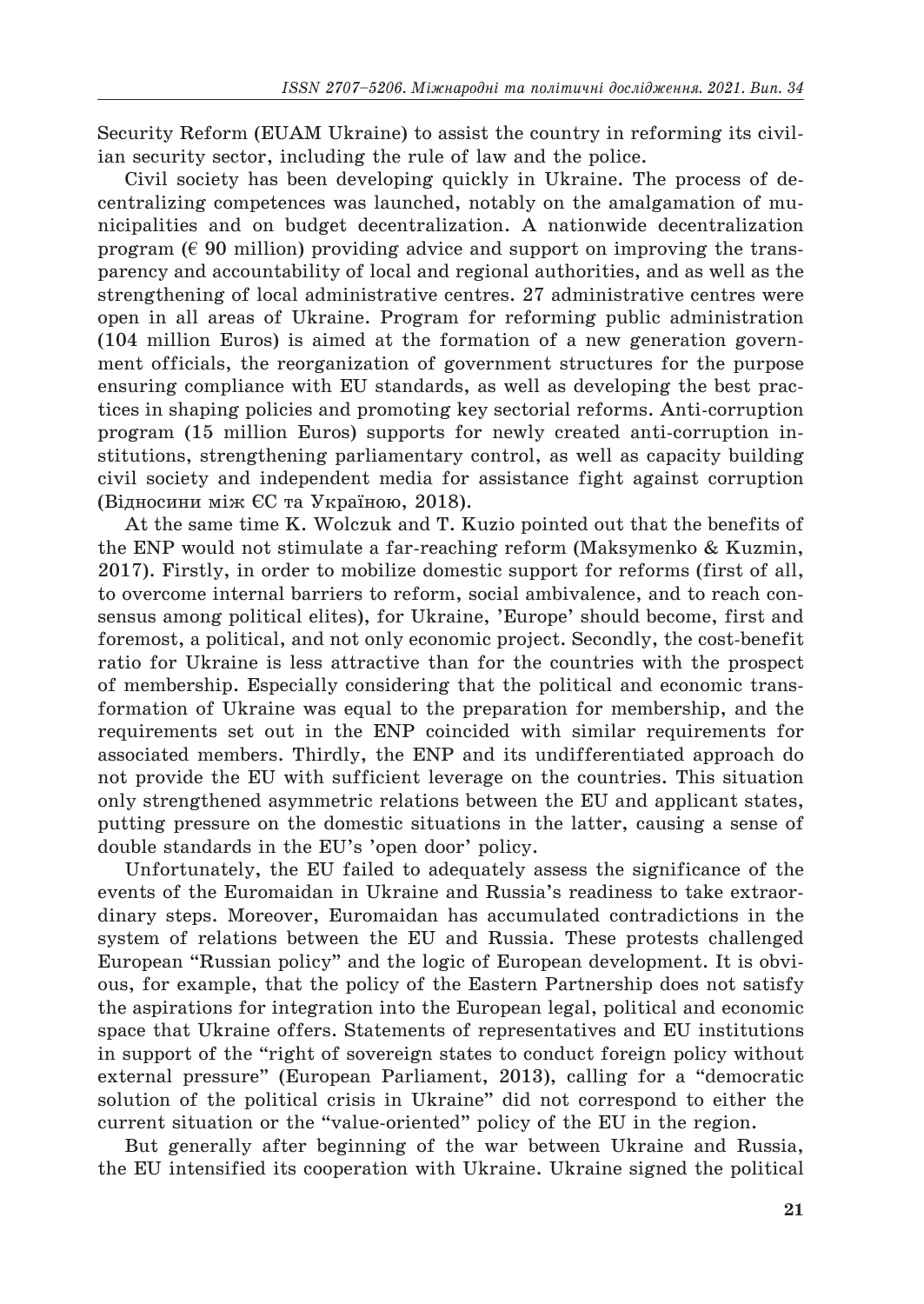provisions of the Association Agreement (AA) on 21 March 2014 and the provisions of the remaining parts on 27 June 2014. On 16 September 2014, the Association Agreement was ratified by the Ukrainian Parliament and consent was given by the European Parliament, enabling the provisional application of the relevant provisions of the Association Agreement as of 1 November 2014 and the DCFTA-part as of 1 January 2016. Ukraine also adopted a number of important legislative reforms to address the benchmarks of the Visa Liberalization Action Plan (ENP Country Progress, 2015).

## **6. Government Power of the EU**

The European Union is one of the largest and influential players in the field of world politics. It carries out its political activities in the framework of the mechanism of the Common Foreign Policy and Security Policy, incorporated into the structure of the working bodies of the European Union. European Union's policy towards its neighbours is carried out on the basis of a common goal — the establishment of EU zone of stability and prosperity, consisting of friendly countries.

There were a lot of expectations from the Ukrainian people's side that the AA between Ukraine and the EU would be an impetus and a particular algorithm for developing a new form of social-political relations. But for the EU the situation was not so simple. The largest fear of the member states will come true — war will come back to Europe. But if Poland, Sweden, and the Baltic countries are ready for more decisive action, those EU Member States economically associated with Russia (Greece, Italy, Cyprus, Hungary, and Czech Republic) and even France and Germany stand for normalizing relations with Russia. This is the key to the relationship between Ukraine and the EU.

The outcome of the 17th Ukraine-EU Summit and the Riga Eastern Partnership Summit indicate that the EU is not eager to offer anything more than the existing format of relations. On one hand, the EU expects Ukraine's progress in the implementation of the provisions of the AA, and, on the other hand, it hopes to reach a compromise with Russia. A similar position of the EU is threatening for Ukraine. On the other hand, as the results of the "the Normandy Contact Group" showed, France and Germany put pressure on Ukraine on the issue of the implementation of the Minsk agreements, having no effective mechanism to force Russia to fulfil its obligations. As Alain Guilmeau, a French writer, rightly noted, "the interests of Europeans and Ukrainians within this format do not necessarily coincide, but the resolution of the crisis in Ukraine" is a chance for the EU to achieve great success (BBC, 2016). The EU does not want to hear the arguments of Ukraine: the withdrawal of Russian troops is not possible without ceasefire, fair elections on the occupied territories of Donbas, and consolidating the special status of these territories in the Constitution legalizes the occupation regime, which will conserve the problem for many years. Moreover, these elections will be a step to formalize the conflict in the East as purely internal, and Kyiv's refusal to negotiate formally with the legitimate representatives of the authorities on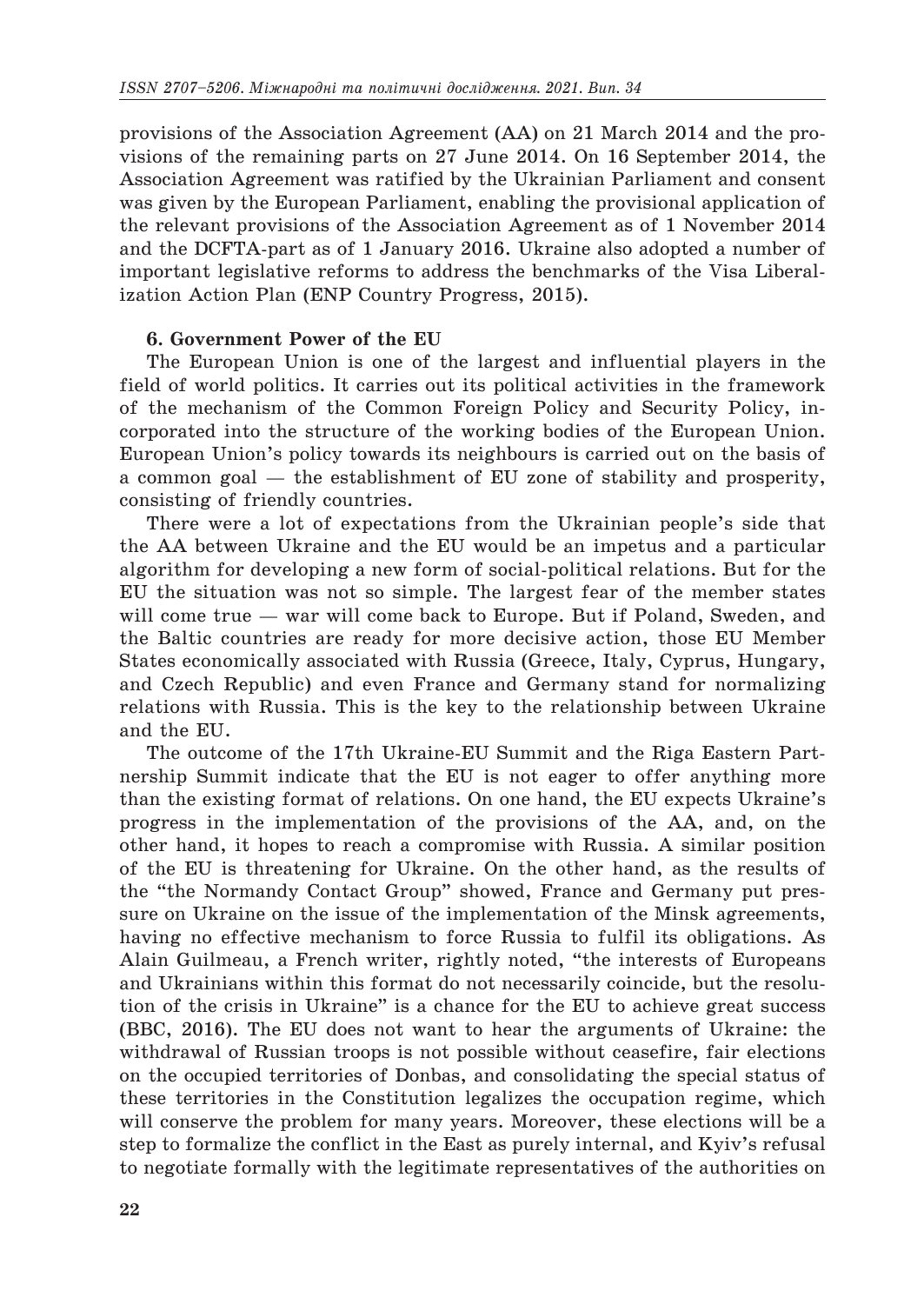the occupied territories will eventually transform the Ukrainian authorities into those main responsible for the events and peace-making.

Thus, 2014, on one hand, has become a point of non-reciprocity in relations between Ukraine and the EU, has determined the activity, but also the ineffectiveness of relations that often became hostages of the domestic policy of the EU member states. So, migration and the Syrian crisis, terrorist attacks, Brexit, as well as the growth of right-wing populism and Euroscepticism within Europe have identified the negative attitude of  $61-71$  % of residents of Austria, Germany, Luxembourg, France, Belgium, and Finland to further EU enlargement. However,  $61-73$  % of the population of Romania, Lithuania, Malta, and Croatia are "for". As for Ukraine, in 2014 its accession to the EU was supported by 52 % of EU citizens (mostly from Poland, Sweden, Portugal, Spain, Greece, Italy) agreed that Ukraine should be given membership perspective (Litra & Chxikvadze, 2016, p. 6). Referring to the words of Donald Tusk, the President of the European Council, who recognized that "the Ukrainian people deserve better" and "Ukraine's success will be the success of Europe" in November 2016, the conservation of practical integration of Ukraine into the European space will be failure for both sides.

## **Generalization and conclusions**

When we talk about EU's attractiveness abroad we think first of all about its economic, political and cultural might. But today EU has exhausted its political potential for a deeper economic integration, stressing the necessity for the partner states to channel their efforts into the AA implementation and avoiding discussions on further integration prospects. For the most part of the post-Soviet period the multilateral format of the Eastern Partnership did not have meaningful prospects.

The EU relies on its attractiveness in its relations with Ukraine to some extent. The EU has the exclusive right to determine the prospect of membership of any state and the timing of its accession, and assessing the results of the implementation of bilateral agreements (PCA, Action Plans, and Association Agreement) is dependent on the Member States. But it intensifies the dilemma between political imperatives, practical interests and pressing tasks of the EU policy. To our mind, modern asymmetric relations between Kyiv and Brussels should be revised and the policy should be transparent. It is important for both sides. Without changes in this sphere attempts by the Ukrainian side to demonstrate its willingness to defend their own interests with regard to certain issues, including the prospect of Ukraine's membership in the EU or relations with Russia, has caused EU criticism and statements about Ukraine's failure to do its "homework". All this contributed to preserving the tendency to politicize the practical spheres of cooperation, denoting the "length" of the European route of Ukraine.

More effectively pursuing EU's soft power policy towards Ukraine depends on several factors. First of all, the geographic location of the region was determined by the strong influence of two major international actors — the EU and Russia, which has forced countries to either make geopolitical choices or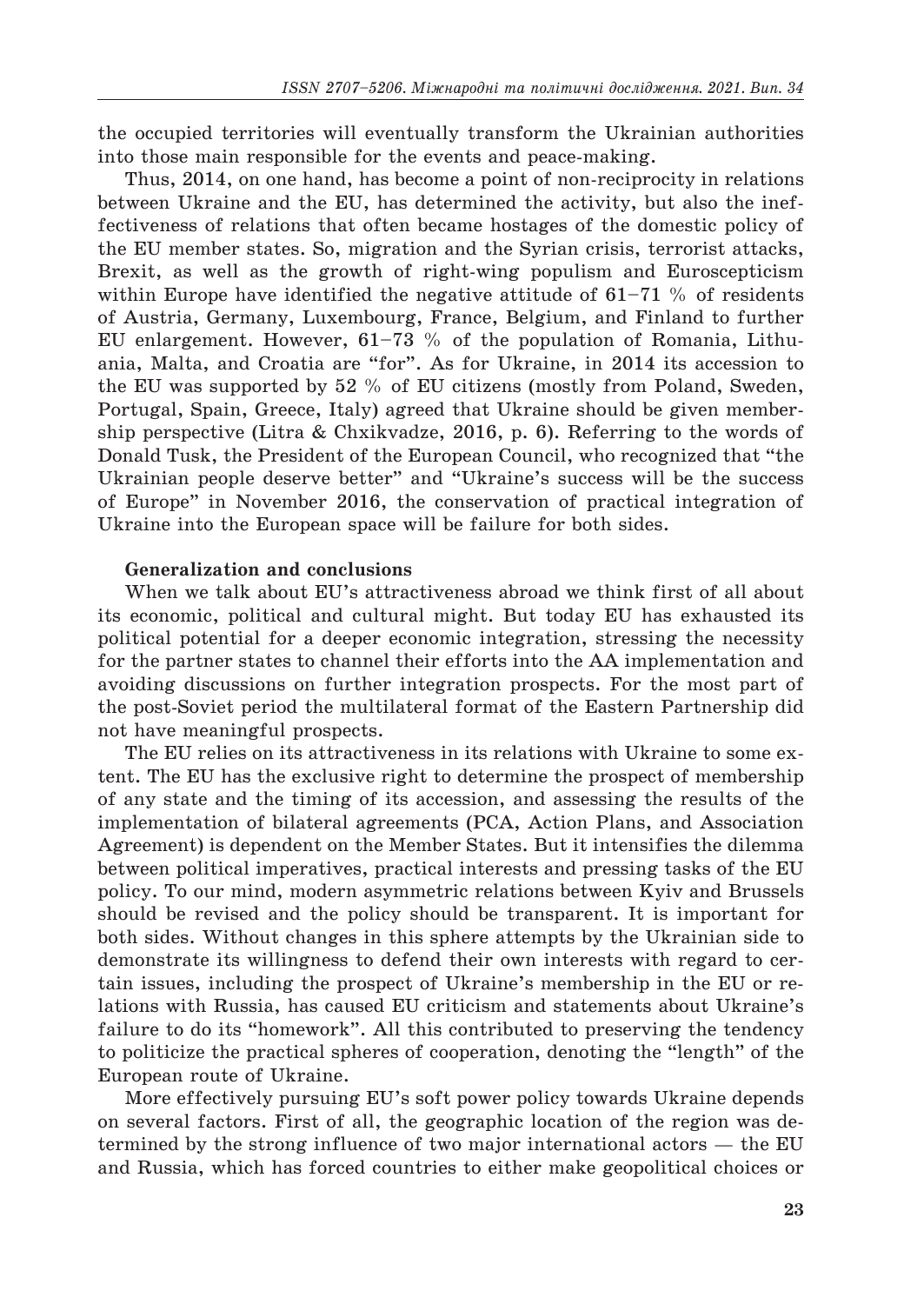implement a 'balancing policy'. In addition, the Eastern Partnership brings together countries with a different military-political orientation. Under conditions of incomprehensible advantages and prospects the member states are less interested in carrying out reforms and active participation in the implementation of the EaP program.

Summarizing we can say that the table 2 presented below includes theoretical and methodological contribution of the research adapting and implementing soft power theory, and in particular the Digital Diplomacy Hub model.

Table 2

| Digital    | A country's digital infrastructure and its capabilities in digital diplo-     |
|------------|-------------------------------------------------------------------------------|
|            | $\text{macv}$ — Russian is <i>much higher</i> than EU's.                      |
| Culture    | The appeal of a nation's cultural outputs $-$ EU's power is <i>relatively</i> |
|            | <i>the same as Russian.</i>                                                   |
| Enterprise | The attractiveness of a country's economic model, business friendli-          |
|            | ness, and capacity for innovation — EU's power is much higher than            |
|            | Russian.                                                                      |
| Education  | The level of human capital in a country, contribution to scholarship,         |
|            | and attractiveness to international students $-$ EU's power is <i>much</i>    |
|            | <i>higher</i> than Russian.                                                   |
| Engagement | The strength of a country's diplomatic network and its contribution           |
|            | to global engagement $-$ EU's power is <i>relatively</i> higher than Russian. |
| Government | Commitment to freedom, human rights, and democracy, and the                   |
|            | quality of political institutions $-$ EU's power is <i>much higher</i> than   |
|            | Russian.                                                                      |

**Results of the Research of Soft Power Instruments of the EU: Case of Ukraine**

*Source:* own representation.

#### **References**

- ВВС. (2016, Оctober 25), Chy ye majbutnye u "normandskoyi chetvirky"? (Does the "Norman Four" have a future?). Retrieved from https://www.bbc.com/ukrainian/politics/2016/10/161019 normandy format quartet it). [in Ukrainian].
- Bjola, C. & Pamment, J. (2016). Digital containment: Revisiting containment strategy in the digital age. *Global Affairs, 2*, 133. Retrieved from https://www.researchgate.net/publication/303502281 Digital containment Revisiting containment strategy in the digital age. [in English].
- Brusylovska, O. (2018). The Re-Politicisation of Modern Russian— Ukrainian Relations, *Вісник Oдеського національного університету. Соціологія та політичні науки. Політологія, 23, 2*(31), 11–34. [in Ukrainian].
- Costea, S. (2012). The European Union's Eastern Partnership: the Objective of Regional Cooperation, in The Eastern Partnership and the Europe 2020 strategy: Visions of leading policymakers and academics. (pp. 51–60). European Commission. Retrieved from http://bookshop.europa.eu/en/the-eastern-partnership-and-the-europe-2020-strategy-pbNC3211824/. [in English].
- Creative Europe. (2018). Retrieved from https://https://eacea.ec.europa.eu/creative-europe\_en. [in English].
- Dubov, D. V. ta in. (2020). Feiky yak instrument vyplyvu na vybory (Fakes as a tool to Influence the Election). National Institute for Strategic Studies. Retrieved from https://niss.gov.ua/ sites/default/files/2020–01/fake news fin full clean.pdf [in Ukrainian].
- European Parliament. (2014). European Neighbourhood Instrument, OJ L77, Article 2 of Regulation (EU) No 232/2014, 11 March, Brussels. [in English].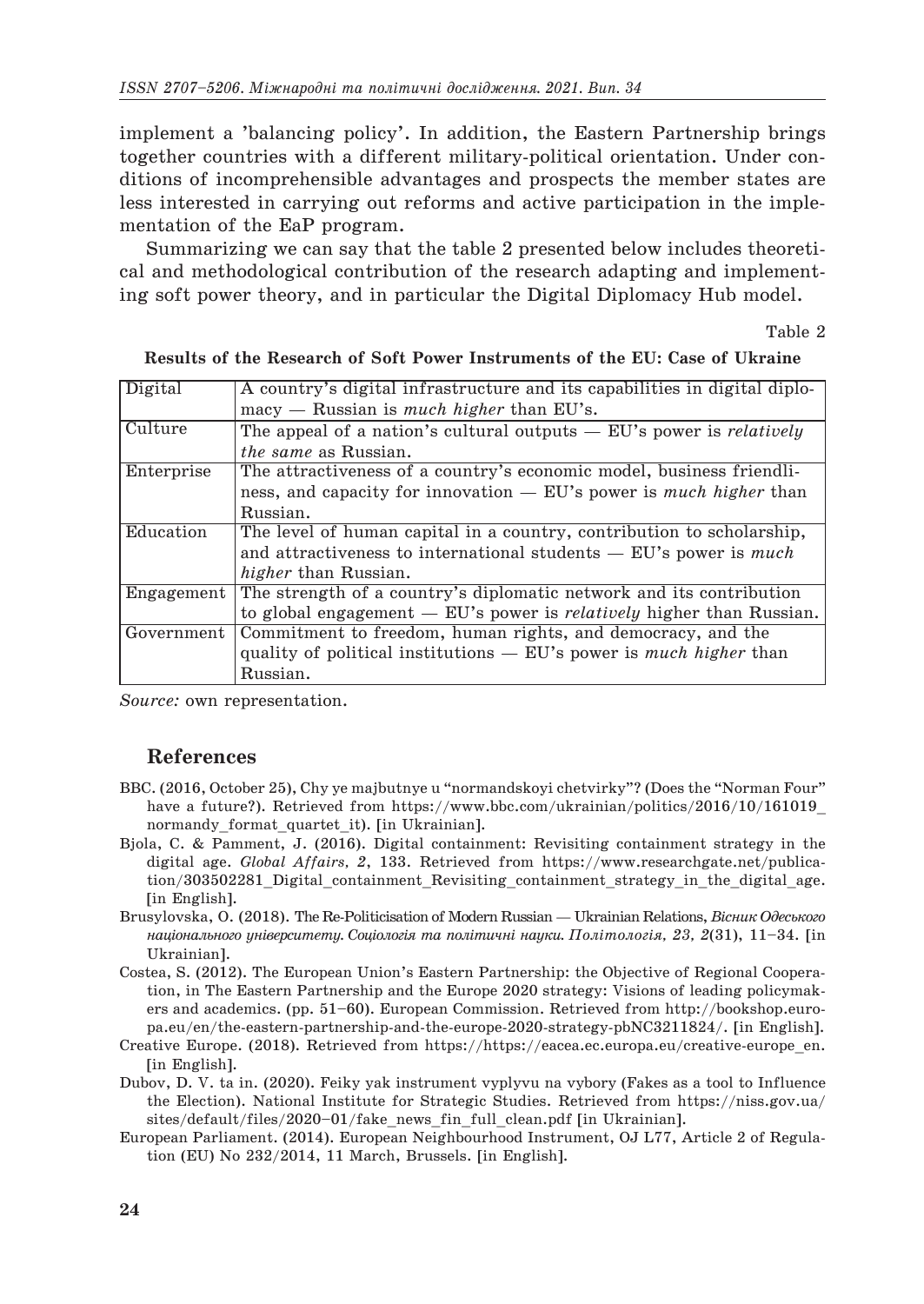- European Parliament. (2013). Resolution on the outcome of the Vilnius Summit and the future of the Eastern Partnership, in particular as regards Ukraine, 2983(RSP). Retrieved from http:// www.europarl.europa.eu/. [in English].
- ENP Country Progress Report 2014 Ukraine. (2015, March 25). Brussels. Retrieved from http://eeas.europa.eu/. [in English].
- Hellman, M. & Wagnsson, C. (2017). How can European states respond to Russian information warfare? An analytical framework. *European Security*, *26*(2), 155.
- Istrate, D. (2019), EaP Civil Society Forum publishes the latest Eastern Partnership Index. Retrieved from https://emerging-europe.com/. [in English].
- Litra, L. & Chxikvadze, I. (2016). *Perspektyva chlenstva v YeS dlya Gruziyi, Moldovy ta Ukrayiny: nemozhlyva, zabuta chy pryxovana? (The prospect of EU membership for Georgia, Moldova, and Ukraine: impossible, forgotten, or hidden?)*. Kyiv: Institute of World Politics. [in Ukrainian].
- Maksymenko, I. & Kuzmin, D. (2017), Ukraine European Union Relations through the Prism of Strategic Culture. In I. Koval, O. Brusylovska, V. Dubovyk (Eds.), *Strategic Culture and Foreign Policy of Ukraine* (pp. 54–75). Odesa: Odesa Mechnikov National University. [in English].
- Nye, J. Jr. (2004), *Soft Power: The Means to Success in World Politics.* New York: Public Affairs. [in English].
- Pipchenko, N. (2020). Digital diplomacy: how international actors transform their foreign policy activity. *UA: Ukraine Analytica, 2*(20). Retrieved from https://ukraine-analytica.org/wp-content/uploads/Pipchenko.pdf [in English].
- Proekty NIP Ukrainy v Somii ramkovii prohrami YeS. (Ukraine's NIP projects in the EU's Seventh Framework Program). (2018). Retrieved from https://h2020.com.ua/uk). [in Ukrainian].
- Pro prohramu "Kreatyvna Yevropa" (About the "Creative Europe" program). (2018). Retrieved from https://creativeeurope.in.ua/p/about). [in Ukrainian].
- Questions and Answers about the East StratCom Task Force. (2018). Retrieved from https://eeas. europa.eu/headquarters/headquarters-homepage/2116/node/2116 en). [in English].
- The EU "Horizon Europe" program has started. Researchers prepare…(2021). *Kyiv Polytechnic,* 5. Retrieved from https://kpi.ua/en/2021-kp5-icd. [in English].
- Trobbiani, R. & Pavyn-Guinea, A. (2019). Culture in EU External Relations: Strategic Reflections and Future Scenarios. Retrieved from https://cris.unu.edu/sites/cris.unu.edu/files/EL-CSID %20Policy %20Paper %202019–16.pdf). [in English].
- Vidnosyny mizh YeS ta Ukrayinoyu u faktax ta cyfrax. (EU-Ukraine Relations in Facts and Figures). (2018). Retrieved from https://www.euneighbours.eu/uk/east/stay-informed/). [in Ukrainian].
- What is Soft Power? (2019). USC Center on Public Diplomacy. Retrieved from https://softpower30.com/what-is-soft-power/). [in English].

## **Cписок використаної літератури**

- Відносини між ЄС та Україною у фактах та цифрах. 2018. URL: https://www.euneighbours. eu/uk/east/stay-informed/) (дата звернення 20.05.2021).
- Дубов Д. В. та ін. Фейки як інструмент випливу на вибори. Київ: Національний інститут стратегічних досліджень, 2020. 209 c. URL: https://niss.gov.ua/sites/default/files/2020–01/ fake news fin full clean.pdf (дата звернення 15.05.2021).
- Літра Л., Чхіквадзе І. Перспектива членства в ЄС для Грузії, Молдови та України: неможлива, забута чи прихована? Київ: Інститут світової політики, 2016. 19 с.
- Чи є майбутнє у «нормандської четвірки? *BBC. UA.* 2016. 16 жовтня. URL: https://www. bbc.com/ukrainian/politics/2016/10/161019\_normandy\_format\_quartet\_it (дата звернення 11.05.2021).
- Проекти НІП України в Сьомій рамковій програмі ЄС. 2018. URL: https://h2020.com.ua/uk (дата звернення 10.04.2021).
- Про програму «Креативна Європа». 2018. URL: https://creativeeurope.in.ua/p/about) (дата звернення 17.05.2021).
- Bjola C., Pamment J. Digital containment: Revisiting containment strategy in the digital age. *Global Affairs.* 2016. No. 2. 133 p. URL: https://www.researchgate.net/publication/303502281\_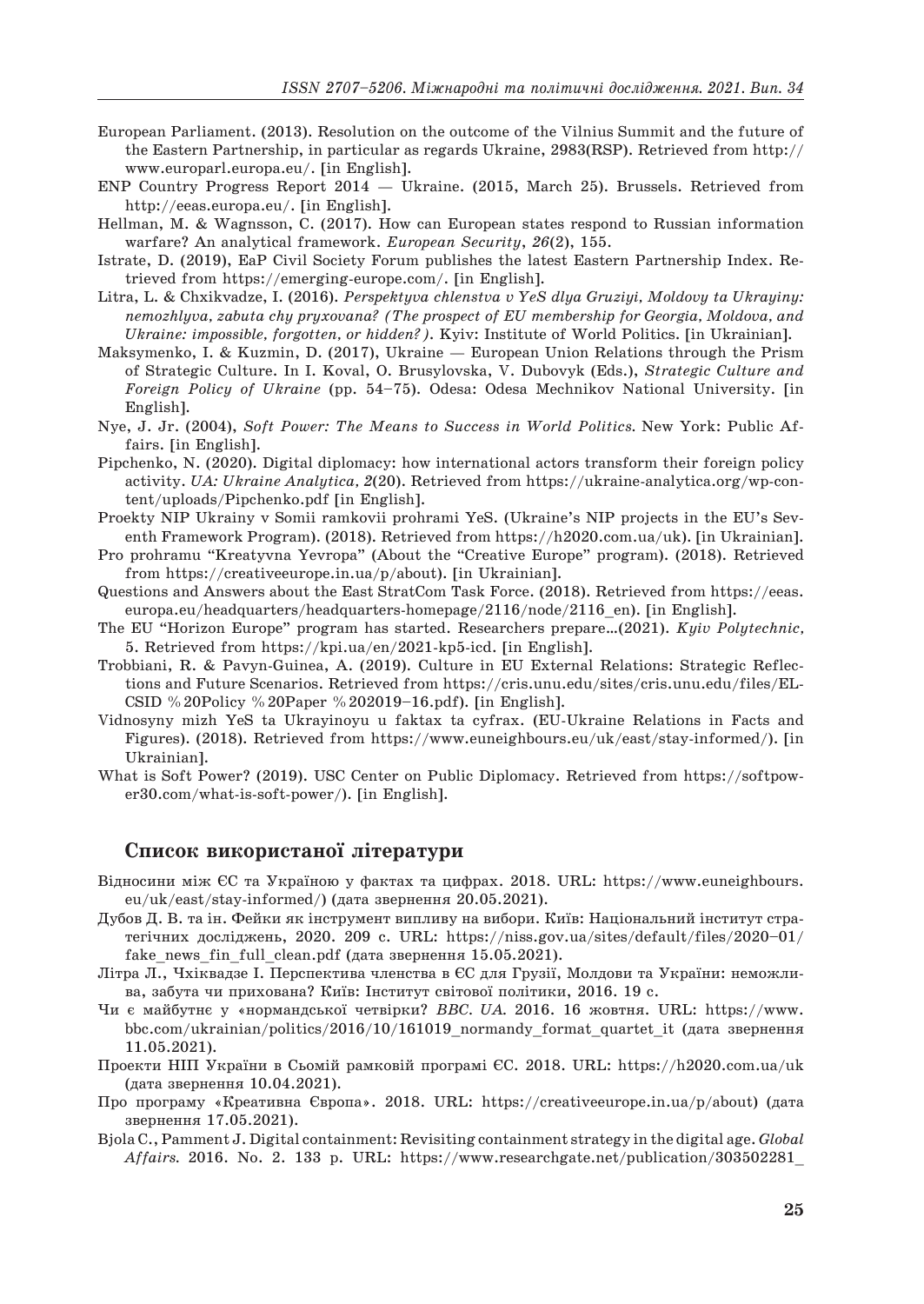Digital containment Revisiting containment strategy in the digital age (дата звернення 15.05.2021).

- Brusylovska O. The Re-Politicisation of Modern Russian Ukrainian Relations. *Вісник Oдеського національного університету. Соціологія та політичні науки. Політологія.* 2018. Вип. 23, т. 2(31). С. 11–34.
- Costea S. The European Union's Eastern Partnership: the Objective of Regional Cooperation, in The Eastern Partnership and the Europe 2020 Strategy: Visions of Leading Policymakers and Academics. European Commission. 2012. P. 51–60. URL: http://bookshop.europa.eu/ en/the-eastern-partnership-and-the-europe-2020-strategy-pbNC3211824/ (дата звернення 23.04.2021).
- Creative Europe. 2018. URL: https://https://eacea.ec.europa.eu/creative-europe\_en (дата звернення 27.04.2021).
- European Parliament. European Neighbourhood Instrument, OJ L77, Article 2 of Regulation (EU). No 232/2014. Brussels, 2014. 11 March. P. 27–43.
- European Parliament. Resolution on the outcome of the Vilnius Summit and the future of the Eastern Partnership, in particular as regards Ukraine, 2983(RSP). 2013. URL: http://www. europarl.europa.eu/ (дата звернення 25.04.2021).
- ENP Country Progress Report 2014 Ukraine. Brussels. 2015. 25 March. URL: http://eeas. europa.eu/) (дата звернення 27.04.2021).
- Hellman M., Wagnsson C. How can European states respond to Russian information warfare? An analytical framework. *European Security.* 2017. Vol. 26, No. 2. P. 155.
- Istrate D. EaP Civil Society Forum publishes latest Eastern Partnership Index. 2019. URL: https://emerging-europe.com/(дата звернення 25.04.2021).
- Maksymenko I., Kuzmin D. Ukraine European Union Relations through the Prism of Strategic Culture. *Strategic Culture and Foreign Policy of Ukraine /* Koval I., Brusylovska O., Dubovyk V. (eds.). Odesa: Odesa Mechnikov National University, 2017. P. 54–75.
- Nye J. Jr. Soft Power: The Means to Success in World Politics. New York: Public Affairs, 2004. 191 p.
- Pipchenko N. Digital Diplomacy: How International Actors Transform their Foreign Policy Activity. *UA: Ukraine Analytica.* 2020. Vol. 2, No. 20. P. 19–25. URL: https://ukraineanalytica.org/wp-content/uploads/Pipchenko.pdf (дата звернення 25.04.2021).
- Questions and Answers about the East StratCom Task Force. 2018. URL: https://eeas.europa. eu/headquarters/headquarters-homepage/2116/node/2116\_en) (дата звернення 20.04.2021).
- The EU «Horizon Europe» program has started. Researchers prepare. *Kiev Polytechnic.* 2021. Vol. 5. URL: https://kpi.ua/en/2021-kp5-icd. (дата звернення 18.04.2021).
- Trobbiani R., Pavyn-Guinea A. Culture in EU External Relations: Strategic Reflections and Future Scenarios. 2019. URL: https://cris.unu.edu/sites/cris.unu.edu/files/EL-CSID %20 Policy %20Paper %202019–16.pdf (дата звернення 10.04.2021).
- What is Soft Power? USC Center on Public Diplomacy. 2019. URL: https://softpower30.com/ what-is-soft-power/(дата звернення 18.04.2021).

*Стаття надійшла до редакції 01.06.2021* 

#### **Брусиловська О. I., Хакімова B. T.**

кафедра міжнародних відносин ОНУ імені І. І. Мечникова к. 32, Французький бул. 24/26, м. Одеса, 65058, Україна

## **ОСОБЛИВОСТІ СТРАТЕГІЇ М'ЯКОЇ СИЛИ ЄС ЩОДО УКРАЇНИ**

#### **Резюме**

Проголошуючи новий світовий порядок, лідери західних держав передбачали розширення миру та стабільності, допомагаючи європеїзації та інтеграції Центральної та Східної Європи. Однак ситуація з Україною складніша. Метою статті є розкриття особливостей м'якої сили ЄС щодо України. Методологія заснована на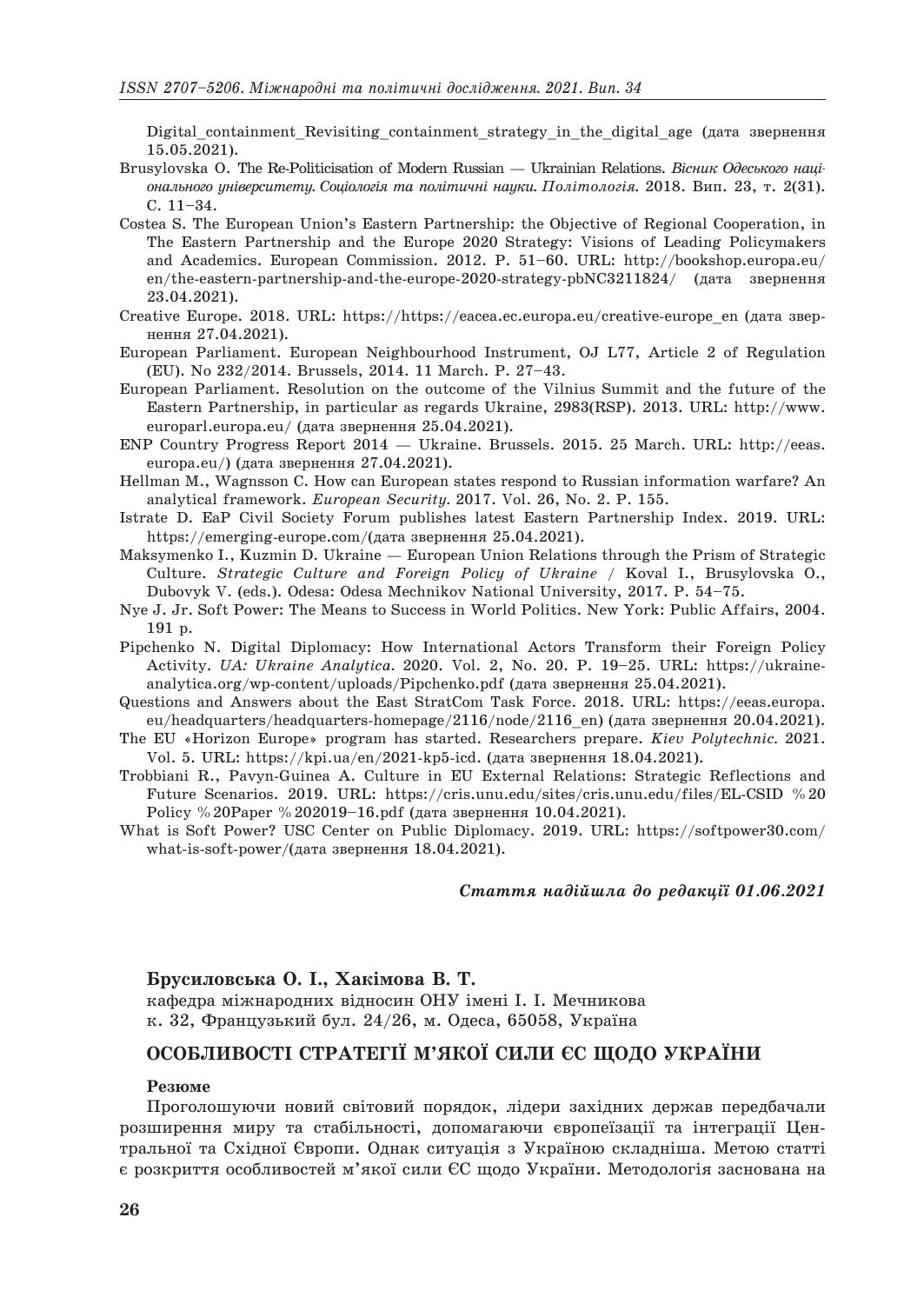дослідженнях Джозефа Ная та Центру громадської дипломатії США. Обидва були адаптовані та впроваджені згідно з цілями поточного дослідження. Найважливішими питаннями стали такі: Що робить ЄС привабливим за кордоном? Наскільки ЄС покладається на свою привабливість у відносинах з Україною? Що заважає ЄС ефективніше проводити свою політику м'якої сили щодо України? Європейський Союз є одним з найбільш незвичних суб'єктів світової політики, оскільки використовує переважно інструменти м'якої сили для захисту своїх цінностей за кордоном. Дж. С. Най визначив м'яку силу як «здатність формувати уподобання інших». Ключовим аспектом м'якої сили є привабливість країни. Незважаючи на численні критичні зауваження щодо концепції, навіть такі реалісти, як Карр та Моргентау, визнавали, що влада була не лише військовою та економічною. Для того щоб впливати на поведінку інших, важливими елементами влади є участь, вплив на громадську думку в інших країнах, можливість бути прийнятим як фігура з авторитетом, формувати соціальні категорії суб'єктів світової політики. Центр цифрової дипломатії Центру державної дипломатії США у Портленді розробив оригінальну модель для вивчення м'якої сили держав, яку корисно враховувати при вивченні сили ЄС. В результаті цієї роботи з'ясувалося, що вплив ЄС на Україну і зокрема на вирішення поточного конфлікту з РФ був незначним. Це парадокс, якщо розглянути окремі характеристики обох акторів. ЄС все ще програє Росії в області цифрової дипломатії. Однак за привабливістю культурних досягнень сила ЄС приблизно така ж, як і у Росії. Сила дипломатичної мережі, її внесок у глобальну взаємодію в разі ЄС відносно вище, ніж у Росії. Нарешті сила ЄС набагато вище, ніж у Росії в сфері привабливості економічної моделі, дружелюбності до бізнесу і спроможності до інновацій; за рівнем людського капіталу, вкладу в стипендії і привабливість для іноземних студентів; у контексті прихильності свободі, правам людини і демократії, а також якості політичних інститутів. Надалі слід провести дослідження цього феномена і з'ясувати, що впливає на невміння ЄС ефективно використовувати свої переваги м'якої сили.

**Ключові слова:** Європейський Союз, Україна, м'яка сила, цифрова дипломатія, велика стратегія, Угода про асоціацію.

#### **Брусиловская О. И., Хакимова В. Т.**

кафедра международных отношений ОНУ имени И. И. Мечникова, к. 32, Французский бул. 24/26, г. Одесса, 65058, Украина

# **ОСОБЕННОСТИ СТРАТЕГИИ МЯГКОЙ СИЛЫ ЕС В ОТНОШЕНИИ УКРАИНЫ**

#### **Резюме**

Провозгласив новый мировой порядок, лидеры западных государств обеспечили расширение мира и стабильности, способствуя европеизации и интеграции Центральной и Восточной Европы. Однако с Украиной ситуация сложнее. Целью статьи является определение особенностей стратегии мягкой силы ЕС относительно Украины. Методология основана на исследованиях Джозефа Ная и Центра общественной дипломатии США. Оба были адаптированы для целей данного исследования. Наиболее важными вопросами являются следующие: Что делает ЕС привлекательным за границей? Насколько ЕС рассчитывает на свою привлекательность в отношениях с Украиной? Что мешает ЕС эффективнее проводить свою политику мягкой силы относительно Украины? Европейский Союз является одним из самых необычных субъектов мировой политики, поскольку использует преимущественно